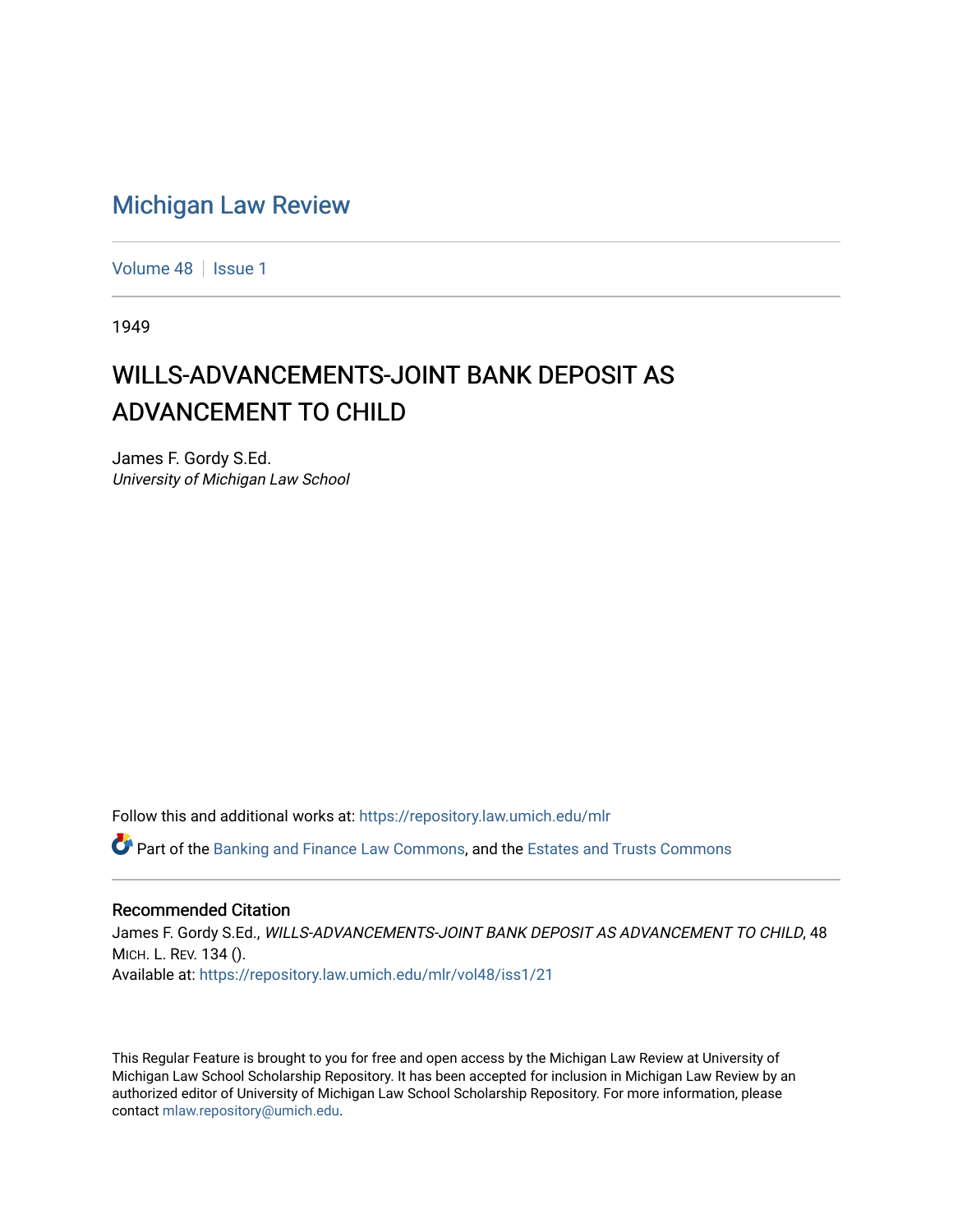WILLS-ADVANCEMENTS-JOINT BANK DEPOSIT AS ADVANCEMENT TO CHILD. -Decedent opened a joint bank account in the name of himself and his daughter. Only two deposits were made, both by him, and solely from his funds. Decedent died intestate before any withdrawals had been made. The administratrix of his estate contended that the funds remaining in the joint bank account constituted an advancement to the daughter, and sought to have them brought into hotchpot in determining the distributive shares of the other heirs. A Colorado statute<sup>1</sup> provided, inter alia, that when such a joint deposit is made, it may be paid to any one of the joint depositors whether the other is living or not, and shall be deemed owned in joint tenancy with the right of survivorship. The lower court held that the joint deposit constituted an advancement to the daughter and must be brought into hotchpot as part of decedent's estate. On appeal, *held,*  reversed. Such a joint bank account is not an advancement in the absence of an indication by the parent to make an irrevocable gift and surrender of all possession and control of the account. Nothing in the record indicated any intent on the part of decedent to make such a gift. Further, by virtue of the statute, decedent retained control of the account with the absolute right of withdrawal. *Albers v. Young,* (Colo. 1948) 199 P. (2d) 890.

The court's conclusion that this joint deposit did not constitute an advancement seems consistent with conventional advancement concepts.2 The courts and writers indicate three fundamental requirements in the creation of an advancement. In the first place, whether a particular transfer by a parent to his child is to be regarded as an advancement depends primarily on the intention of the parent at the time of the transfer.<sup>3</sup> An intention to make an advancement

1 Colo. Stat. Ann. (1935) c. 18, §45.

24 PAGB, W1LLS, 3d ed., c. 44 (1941); ATKINsoN, WlLLs, 674 (1937); Grady v. Sheehan, 256 Pa. 377, 100 A. 950 (1917); Daly v. Pacific Savings & Loan Assn., 154 Wash. 249, 282 P. 60 (1929); 45 MICH. L. REv. 1051 (1947).

s Nobles v. Davenport, 183 N.C. 207, 111 S.E. 180 (1922); Holland v. Bonner, 142 Axk. 214, 218 S.W. 665 (1920); Taylor v. Grimes, 223 Iowa 821, 273 N.W. 898 (1937); 26 A.L.R. 1101.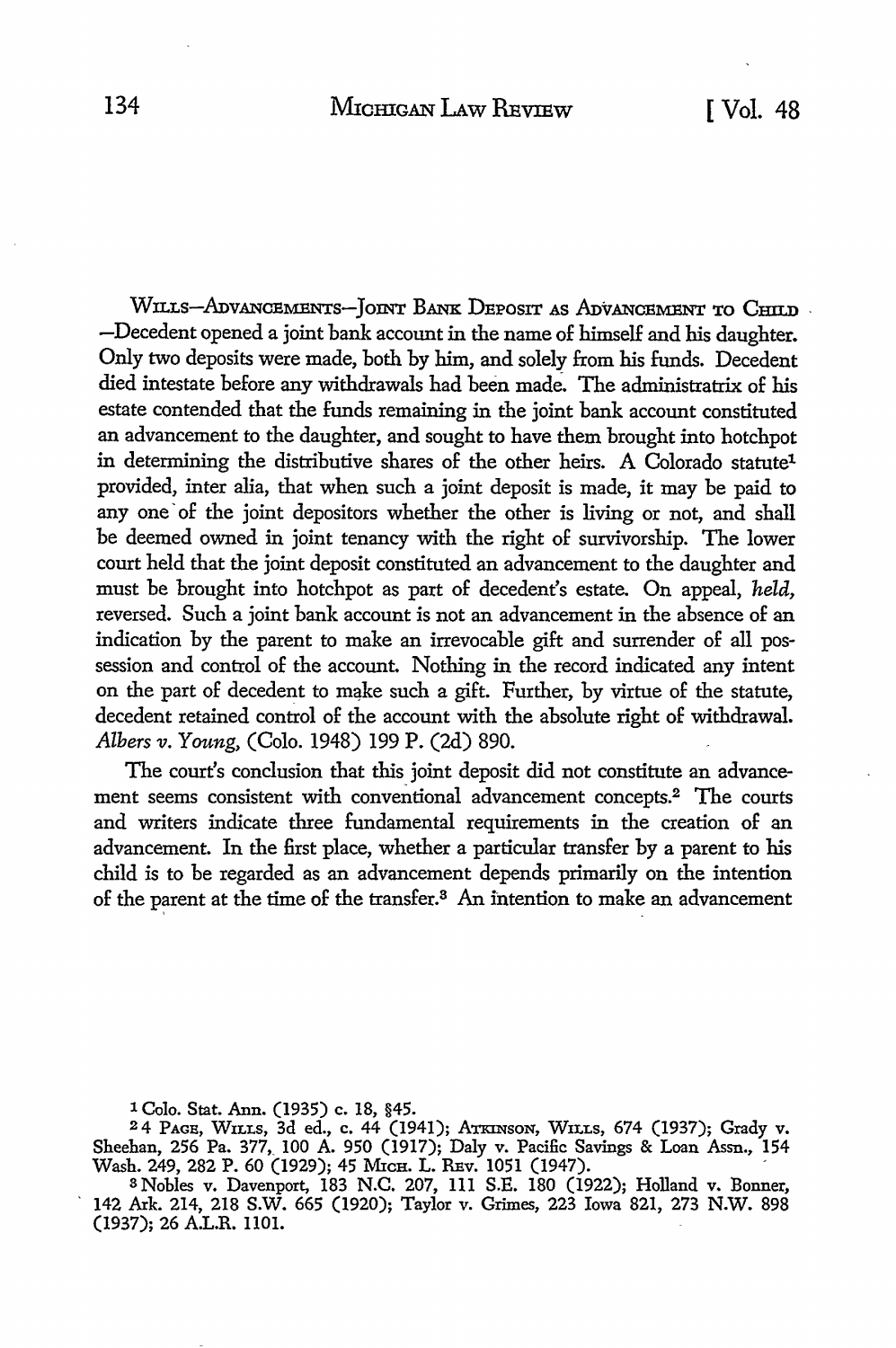is indispensable. Second, since all advancements are gifts<sup>4</sup> the requirements of a valid gift must be present.<sup>5</sup> Thus there must be a complete and irrevocable surrender of all control of the subject matter of the advancement.<sup>6</sup> In the absence of any further showing of decedent's intent than the mere establishment of the joint account, this requisite has not been fulfilled, since the applicable Colorado statute gives either joint depositor the absolute right of withdrawal. Third is the requirement that the gift must have been made during the lifetime of the donor.<sup>7</sup> This is because the nature of an advancement is an anticipation of what the child would otherwise receive on the death of the parent intestate; it is a settlement during the parent's lifetime, to allow the distributee the present use and enjoyment of that which under ordinary circumstances he would not secure until the donor's death.<sup>8</sup> Without some showing of the parent's intent to part irrevocably with all control of the funds on deposit when the joint deposit is created, he has, under the statute, an equal right to withdraw, and the funds therefore do not become the absolute property of the co-depositor until his death. The cases do not deny that under the proper circumstances the creation of a joint bank account may constitute a valid gift and also an advancement. It is said by some courts that to perfect a gift of a deposit it must appear that the depositor intended a gift and also that he executed such intention and completed the gift by divesting himself of all control of the fund.<sup>9</sup> On the other hand, some courts take the view that the donor need not part with dominion of a gift involving an estate in joint tenancy for the gift to be consummated, but that it need only be done insofar as the circumstances permit.10 The basis of this view is that the creation of a joint bank account, payable to the order of either or the survivor, made with donative intent, vests in the donee a joint interest with the depositor in the fund, so as to entitle the donee to the amount on deposit at the time of the depositor's death.11 The distinction between a gift of the entire account and a gift of a joint interest therein is thus posed, but it seems clear that on no view could creation of the joint account dispense with any necessary

4 Hanssen v. Karbe, 234 Mo. App. 663, 115 S.W. (2d) 109 (1938). But all gifts are not advancements, since a gift may be absolute or by way of advancement. The intention of the donor is the distinguishing feature.

5Jn re Moran's Will, 136 Misc. 615,241 N.Y.S. 648 (1930).

6 Nobles v. Davenport, supra, note 3; Greene v: Greene, 145 Miss. 87, 110 S. 218 (1926); Stacy v. Stacy, 175 Ark. 763, 300 S.W. 437 (1927).

<sup>7</sup>Nobles v. Davenport, supra, note 3; Fennell v. Henry, 70 Ala. 484, 45 Am. Rep. 88 (1881); Page v. Elwell, 81 Colo. 73, 253 P. 1059 (1927); Grattan v. Grattan, 18 ID. 167, 65 Am. Dec. 726 (1856).

8 McClellan v. McCauley, 158 Miss. 456, 130 S. 145 (1930); Booth v. Foster, 111 Ala. 312, 20 S. 356 (1896); 12 A.L.R. 568. ,

<sup>9</sup>Taylor v. Grimes, supra, note 3; In re Gallagher's Estate, 109 Pa. Super. 304, 167

A. 476 (1933). 10 Phoenix Title & Trust Co. v. King, 58 Ariz. 477, 121 P. (2d) 429 (1942); Battles v. Millbury Savings Bank, 250 Mass. 180, 145 N.E. 55 (1924).

<sup>11</sup> Beach v. Holland, 172 Ore. 396, 142 P. (2d) 990 (1943); In re Lorch's Estate, 33 N.Y.S. (2d) 157 (1941); Raferty v. Reilly, 41 R.I. 47, 102 A. 711 (1918).